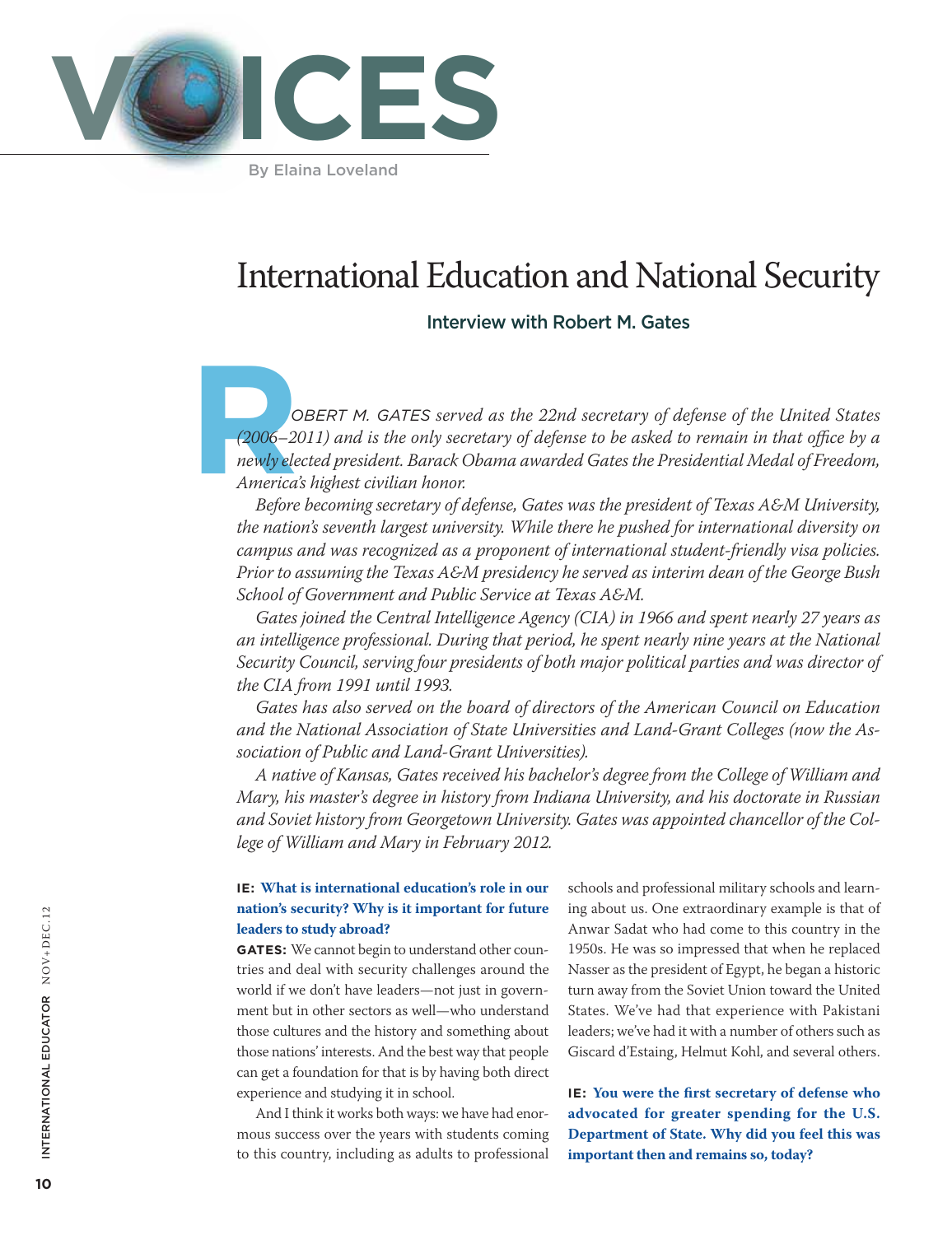

Robert M. Gates spoke at the 2012 NAFSA Annual Conference in Houston, Texas.

**GATES:** We have not devoted sufficient resources to the civilian side of our foreign affairs or national security "tool box." We're always willing to buy more hammers but we're not willing to invest in other tools, and if we've learned one lesson in our wars in Iraq and Afghanistan, it is that a strong civilian component with civilian experts is absolutely critical to the success of our endeavors. And that's just not true of these wars, it's true in our engagement all over the world. What you are seeing is a growing partnership between the American military and American civilian experts as we develop partnerships and relationships with other countries. Fundamentally, the State Department has been undermanned for too long a time and I want to see that change.

**IE: You've been an advocate for the study of critical foreign languages for U.S. servicemen and women with the implementation of the Reserve Officers' Training Corps (ROTC) Skill Proficiency Bonus, which pays a stipend for taking foreign language or culture classes. Why is foreign language proficiency in critical** 

photo credit if any

PHOTO CREDITIF ANY

#### **languages so important both for members of the U.S. military and for college students?**

**GATES:** You always lose something when you are dependent on interpreters. There is a big difference when our officers who are out there in the countryside can speak the language, whether Arabic or Pashtu or whatever language, in terms of their effectiveness and the respect with which they are received by the local people. As we partner with other nations, it is critically important that those we send out to lead that effort, regardless of their rank, know something about the local culture and know something about the language. I don't think you can learn a foreign language without learning about the culture and history of a country; I think that it's just incredibly important.

The same thing is true of college students. They are growing up and going out into a very globally interconnected world. If they don't have any experience in the international arena, if they can't speak a foreign language, then they are at a serious disadvantage regardless what field they're in. Students who are graduating from colleges in virtually every other developed country speak at least one language in addition to their own. If we do not attach the same kind of importance to teaching foreign languages then I think, in this global competition, we're going to be at the disadvantage.

## **IE: Are there any U.S. policies that you think need to be changed to be more inviting to international students and scholars?**

**GATES:** Yes, I think there are actually two policies that could be more welcoming. One is the deemed export issue. [If a foreign national is given access to controlled technology while in the United States, an "export" requiring an export license is "deemed" to have occurred.] I had hoped that we would make progress in getting this issue resolved in terms of making American campuses more welcoming to international students, particularly those studying the science and math and technology.

Trying to put the burden on U.S. universities to monitor the access foreign students have, the lab equipment, test equipment, and things like that is literally unmanageable. And I also think that it discourages people from coming here. I think we can figure out what kind of major people are pursuing and what they are working on and keep track of that a lot easier then we can monitor physical access. I think that changes should be made.

The Department of Commerce sponsored a working group on this several years ago, which I co-chaired until I became secretary of defense with a view to simplifying these rules and making them more manageable. I think that that effort was not ultimately successful, and we need to return to it.

The other issue is that we should be making it easier for international students who graduate from our universities particularly those with a background in finance and math to remain here and work rather than essentially forcing them to go home. There are a limited number of visas available for people to do this, but clearly